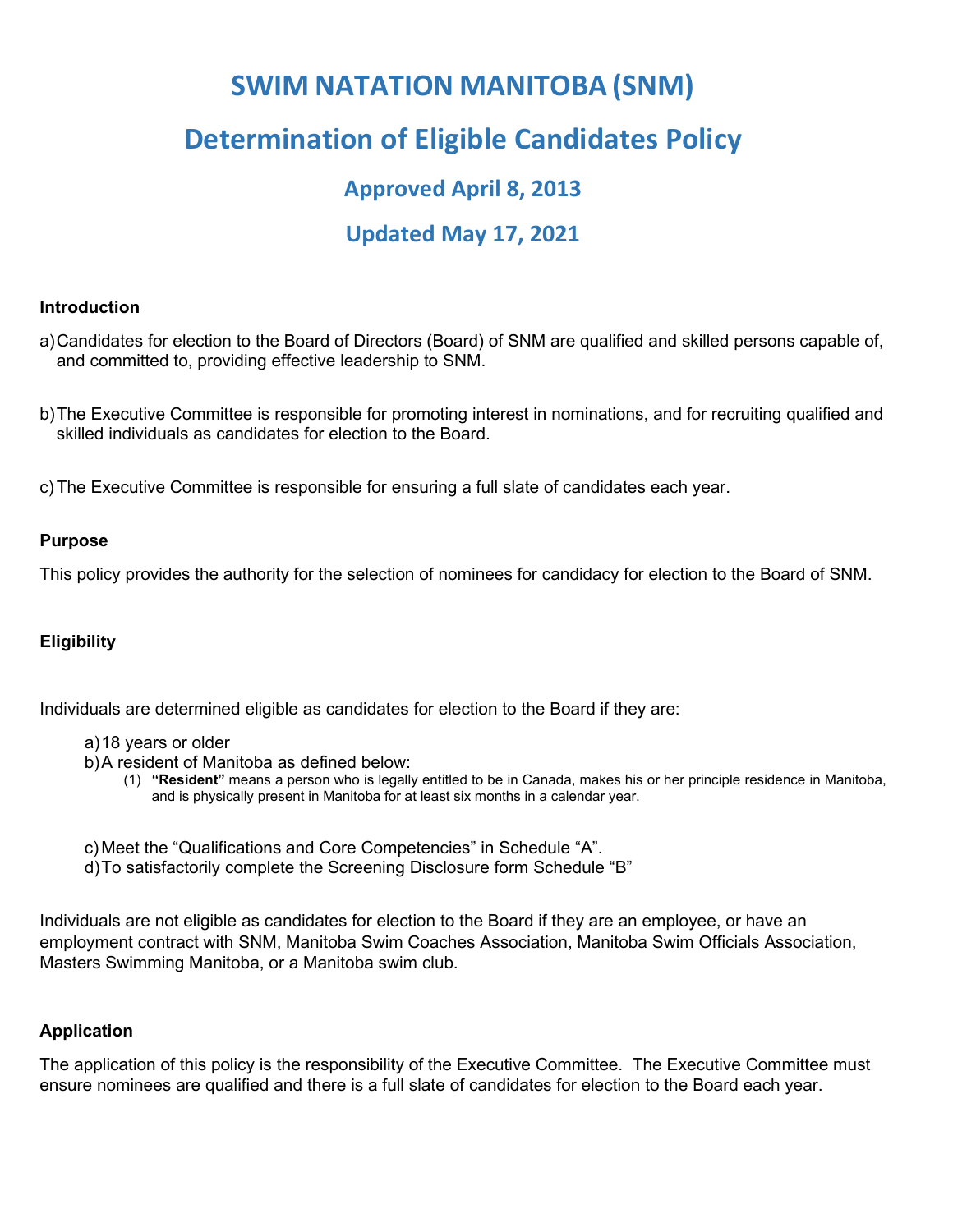An appeal of a decision of the Executive Committee regarding the eligibility of a nominee may be brought under the SNM Appeals Policy.

#### **Responsibility**

Executive Committee

- a)Conduct an unbiased recruitment of skilled persons.
- b)Accept, review and present to the Annual Meeting, all nominations that satisfy the eligibility criteria. Information presented will include biographical information, affiliations and memberships, nominee's statement and contact information.

Executive Director

a)Provide support to the Executive Committee in the preparation and distribution of notices, the recruitment of candidates and in the receipt of nominations.

#### Nominees Notified of Exclusion

a)Are responsible for the initiation of any appeal of a decision regarding the eligibility of a nominee made by the Executive Committee.

#### **References**

Article 5, Sections 5.03, 5.04 and 5.05 of the Bylaws

#### **Review and Approval**

This policy was reviewed and approved by the Board on April 8, 2013 and shall be reviewed every two years by the Board.

Reviewed, and amended by board resolution May 17, 2021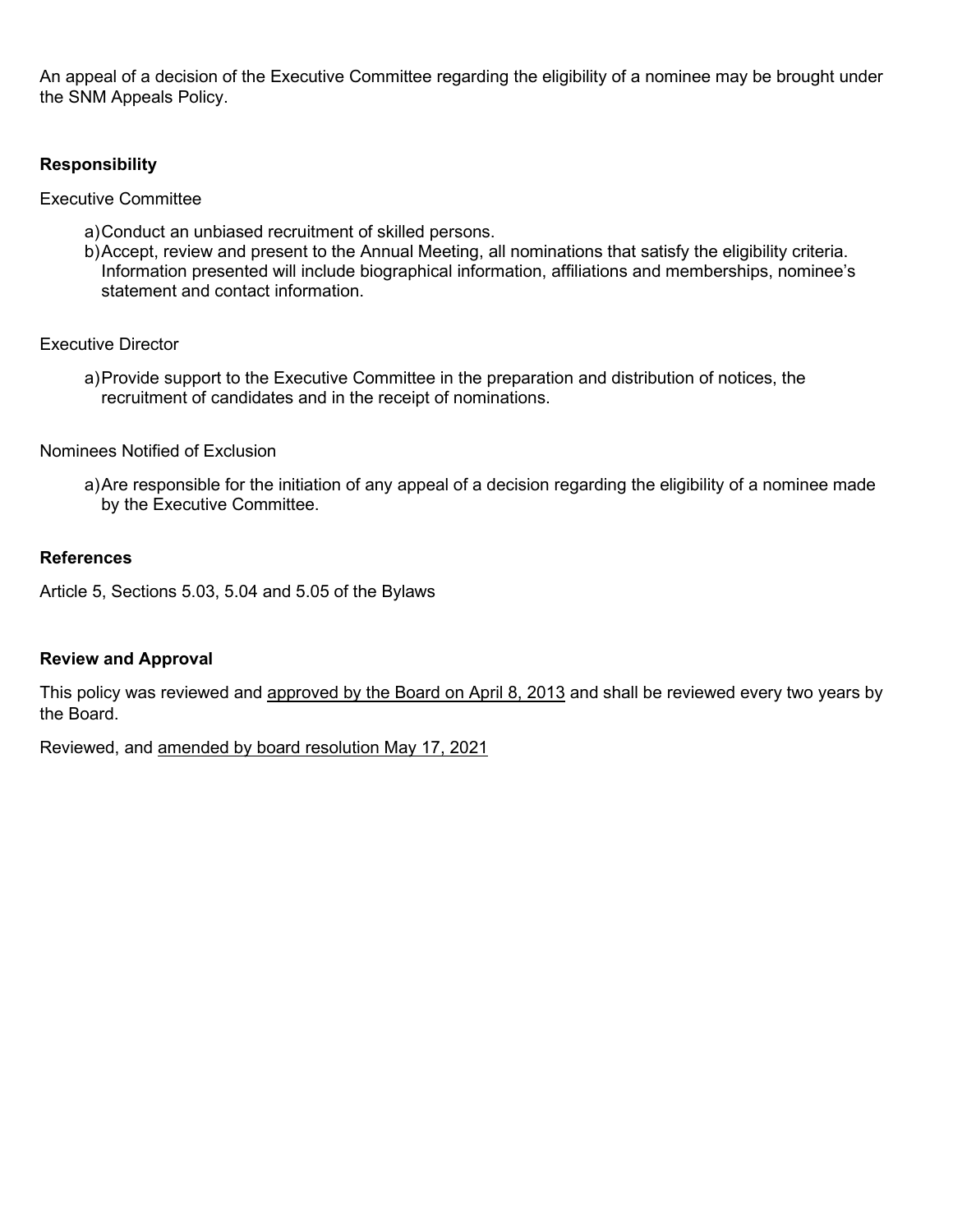#### **Schedule "A"**

Board of Directors shall be members of SNM, residents of Manitoba and of legal age.

Candidates shall be independent, meaning that once elected they may not hold any elected or employment position with a Class 1 or 2 member of SNM, nor hold any employment position with SNM, the Manitoba Swim Coaches Association, the Manitoba Swim Officials Association, or Masters Swimming Manitoba.

The Candidate, if elected, agrees to abide by the Board & Committee Code of Conduct.

In recruiting candidates, the Executive Committee will have regard to the regional and ability diversity of the membership of SNM, and will strive for gender balance.

Candidates will be recruited based upon their demonstrated ability to contribute significantly to the leadership of SNM.

The core competencies that ideally will be reflected in the Board are:

- a) Swimming background and knowledge as an athlete, coach, official, administrator or volunteer leader;
- b) Knowledge of strategic and business planning;
- c) Knowledge of human resources management;
- d) Knowledge of legal and risk management;
- e) Business and corporate experience, including expertise in financial management, law, and marketing;
- f) Demonstrated leadership skills in non-profit including revenue generation or other endeavours.
- g) Knowledge of policy development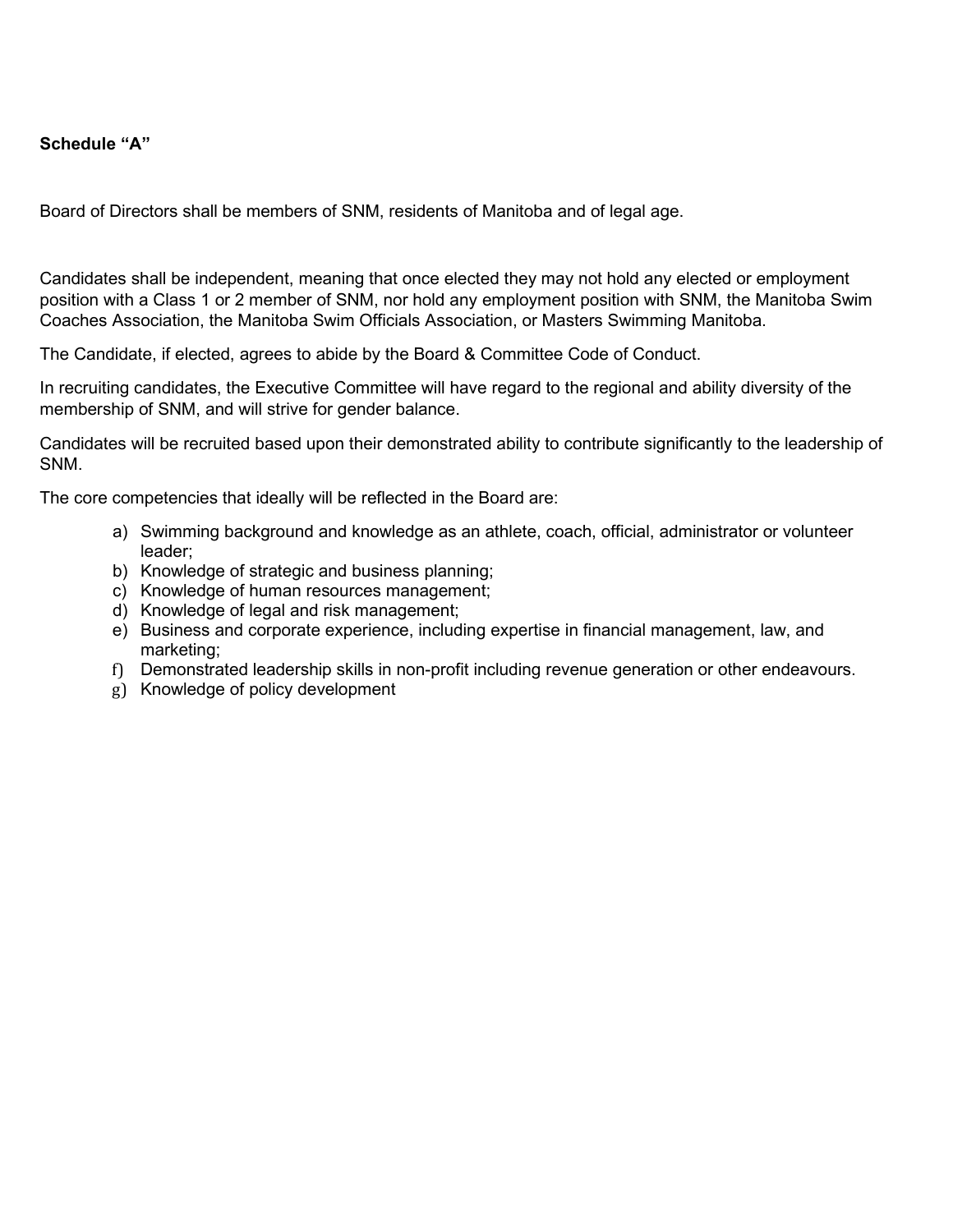## **Schedule B – Screening Disclosure Form**

| Name:                                                                                                                                                                                                                                                           |        |          |        |  |
|-----------------------------------------------------------------------------------------------------------------------------------------------------------------------------------------------------------------------------------------------------------------|--------|----------|--------|--|
| First                                                                                                                                                                                                                                                           | Middle |          | Last   |  |
|                                                                                                                                                                                                                                                                 |        |          |        |  |
| Current permanent address:                                                                                                                                                                                                                                      |        |          |        |  |
| Street                                                                                                                                                                                                                                                          | City   | Province | Postal |  |
|                                                                                                                                                                                                                                                                 |        |          |        |  |
|                                                                                                                                                                                                                                                                 |        |          |        |  |
|                                                                                                                                                                                                                                                                 |        |          |        |  |
| Have you ever been convicted of a crime for which a pardon has not been granted? Yes _________ No______<br>If yes, please describe below for each conviction:                                                                                                   |        |          |        |  |
|                                                                                                                                                                                                                                                                 |        |          |        |  |
|                                                                                                                                                                                                                                                                 |        |          |        |  |
|                                                                                                                                                                                                                                                                 |        |          |        |  |
|                                                                                                                                                                                                                                                                 |        |          |        |  |
|                                                                                                                                                                                                                                                                 |        |          |        |  |
|                                                                                                                                                                                                                                                                 |        |          |        |  |
|                                                                                                                                                                                                                                                                 |        |          |        |  |
| 2. Are criminal charges or any other sanctions, including those from a sport body, governing body, private tribunal or<br>government agency, currently pending or threatened against you? Yes______ No______ If yes, please explain for each<br>pending charge: |        |          |        |  |
|                                                                                                                                                                                                                                                                 |        |          |        |  |
|                                                                                                                                                                                                                                                                 |        |          |        |  |
|                                                                                                                                                                                                                                                                 |        |          |        |  |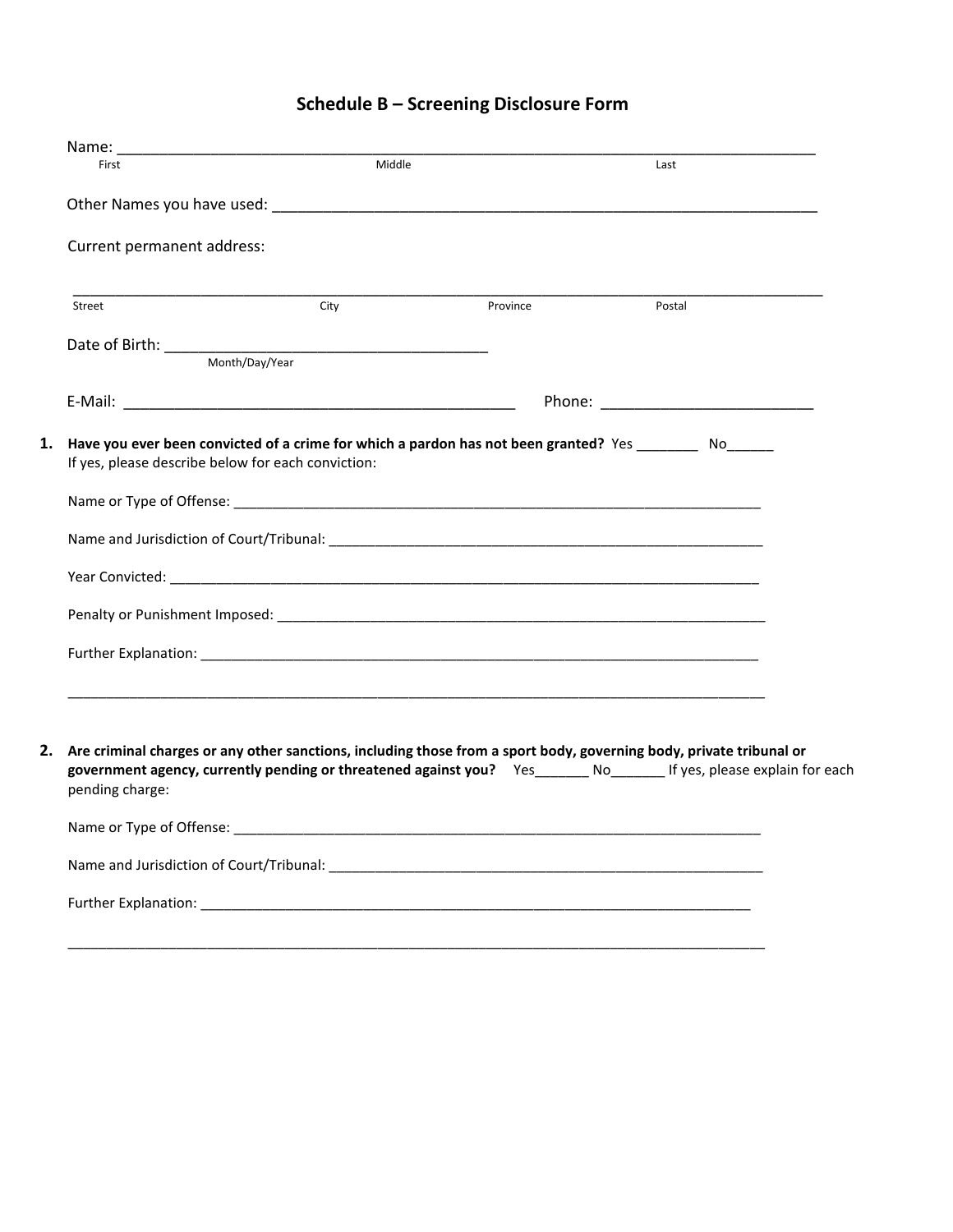| З. | Has any civil court made a finding, judgment or ruling against you, or have you entered into an out of court settlement relevant<br>to acting as a director, the sport of swimming or any other sport? Yes _________ No_________ If yes, please describe each finding,<br>judgment or ruling below: |  |  |
|----|-----------------------------------------------------------------------------------------------------------------------------------------------------------------------------------------------------------------------------------------------------------------------------------------------------|--|--|
|    | Civil Court Finding: __________<br>Out of Court Settlement:                                                                                                                                                                                                                                         |  |  |
|    |                                                                                                                                                                                                                                                                                                     |  |  |
|    |                                                                                                                                                                                                                                                                                                     |  |  |
|    |                                                                                                                                                                                                                                                                                                     |  |  |
|    |                                                                                                                                                                                                                                                                                                     |  |  |
|    | 4. Have you ever been the subject of a decision of a court, tribunal or governing body that might reflect adversely on your                                                                                                                                                                         |  |  |
|    | profession or your position as a director? Yes ____________ No___________ If yes, please describe below:                                                                                                                                                                                            |  |  |
|    |                                                                                                                                                                                                                                                                                                     |  |  |
|    |                                                                                                                                                                                                                                                                                                     |  |  |
|    |                                                                                                                                                                                                                                                                                                     |  |  |
|    | <u> 1980 - John Stone, Amerikaansk politiker (* 1980)</u><br>5. Have you ever been dismissed from a position due to allegations of ethical or moral misconduct?<br>Yes ____________ No____________ If yes, please describe below:                                                                   |  |  |
|    |                                                                                                                                                                                                                                                                                                     |  |  |
|    | Date of Dismissal:                                                                                                                                                                                                                                                                                  |  |  |
|    |                                                                                                                                                                                                                                                                                                     |  |  |
|    | 6. Have you ever been disciplined or sanctioned by an international sport body, by a sport governing body outside Canada, by                                                                                                                                                                        |  |  |
|    | Swimming Canada, or by any other body within Canada that governs the sport of swimming or any other sport?                                                                                                                                                                                          |  |  |
|    | Yes ____________ No___________ If yes, please describe below:                                                                                                                                                                                                                                       |  |  |
|    |                                                                                                                                                                                                                                                                                                     |  |  |
|    |                                                                                                                                                                                                                                                                                                     |  |  |
|    |                                                                                                                                                                                                                                                                                                     |  |  |